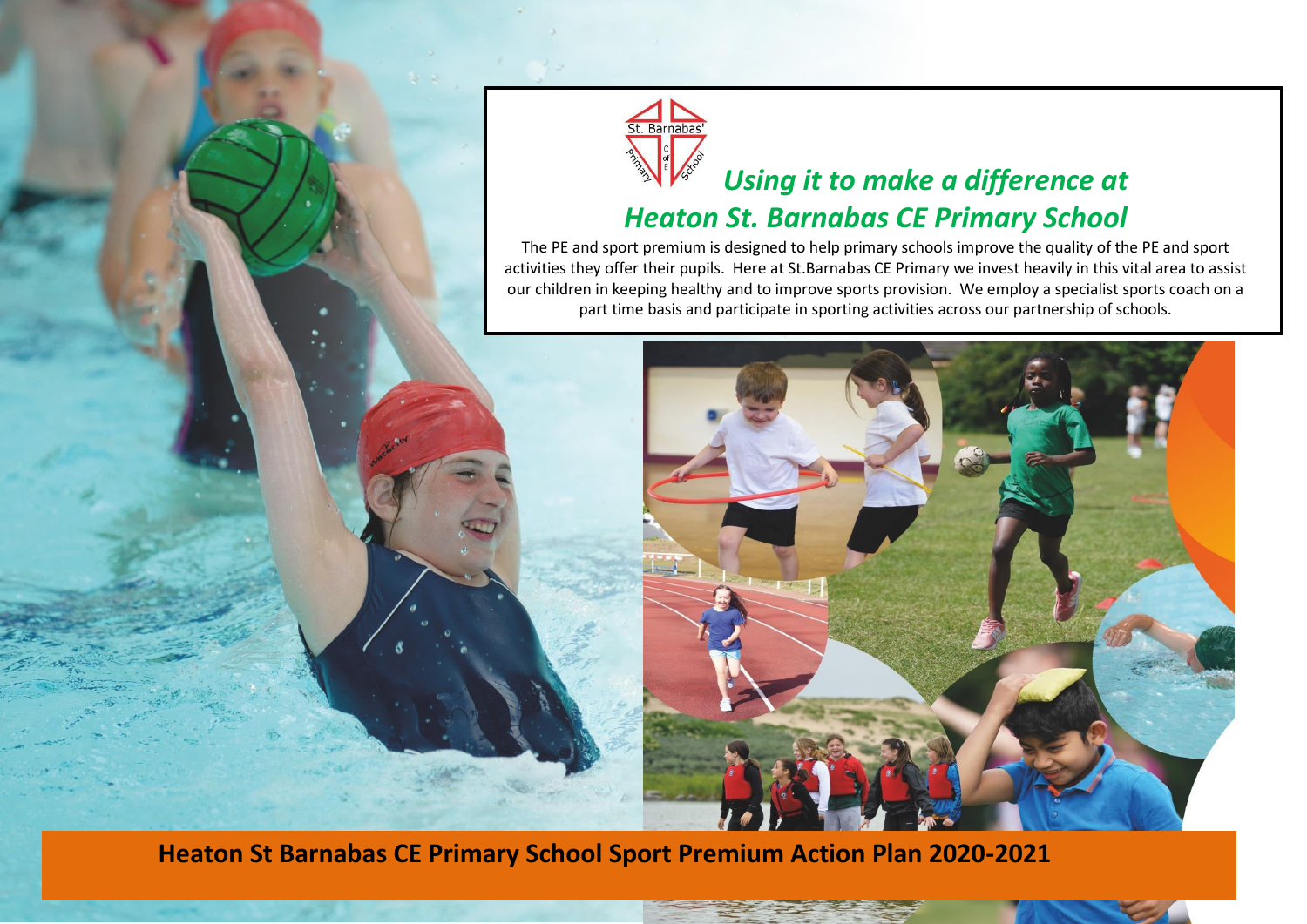## **Heaton St Barnabas CE Primary School Sport Premium Action Plan 2020-2021**

| Key achievements to date until July 2020:                                                                                                                   | Areas for further improvement and baseline evidence of need:                |
|-------------------------------------------------------------------------------------------------------------------------------------------------------------|-----------------------------------------------------------------------------|
| Due to COVID impact and school closures not all of the targets set for last                                                                                 | Healthy Eating lifestyle workshop sessions following lockdown and some      |
| lyear were achieved. These included:-                                                                                                                       | pupils not engaging with exercise                                           |
| Bikeability                                                                                                                                                 |                                                                             |
| Swimming expectations for year 3 and y5 pupils                                                                                                              | Follow up on the Lockdown video link sessions with Mr Pasha                 |
| GB athlete - cancelled due to COVID                                                                                                                         | Identify when swimming can start again following new protocols              |
| Completed work with Born in Bradford team on Obesity and healthy eating                                                                                     |                                                                             |
|                                                                                                                                                             | Ensure all classes engage with outdoor learning                             |
| Forest school continued with pupils including key worker children and partial<br>re-opening pupils from reception, Year 1 and Year 6 successfully using the | Lunchtime Kellogg's daily mile to encourage pupils to exercise              |
| school grounds                                                                                                                                              | Healthy eating lessons via PHSE and promoting healthy eating through new DT |
| Staff did have the additional support from the sports coach and pupils'<br>responses to PE lessons were positive                                            | land Science curriculum.                                                    |

| Meeting national curriculum requirements for swimming and water safety.                                                                                                                                                                                                                            |                                                                                                                                                                     |
|----------------------------------------------------------------------------------------------------------------------------------------------------------------------------------------------------------------------------------------------------------------------------------------------------|---------------------------------------------------------------------------------------------------------------------------------------------------------------------|
| What percentage of your current Year 6 cohort swim competently, confidently and proficiently over a<br>distance of at least 25 metres?<br>N.B. Even though your pupils may swim in another year please report on their attainment on leaving<br>primary school at the end of the summer term 2021. | 50% of pupils are able to swim<br>25 metres confidently<br>These figures are significantly less<br>than last year due to the impact of<br>school closure and COVID. |
| What percentage of your current Year 6 cohort use a range of strokes effectively [for example, front crawl,<br>backstroke and breaststroke]?                                                                                                                                                       | 40% use a range of swim strokes<br>effectively. Again reduced numbers<br>due to COVID closure and loss of<br>swimming sessions from March 2020                      |
| What percentage of your current Year 6 cohort perform safe self-rescue in different water-based situations?                                                                                                                                                                                        | 50% are able to perform self-rescue<br>These figures are significantly less<br>than last year due to the impact of<br>school closure and COVID.                     |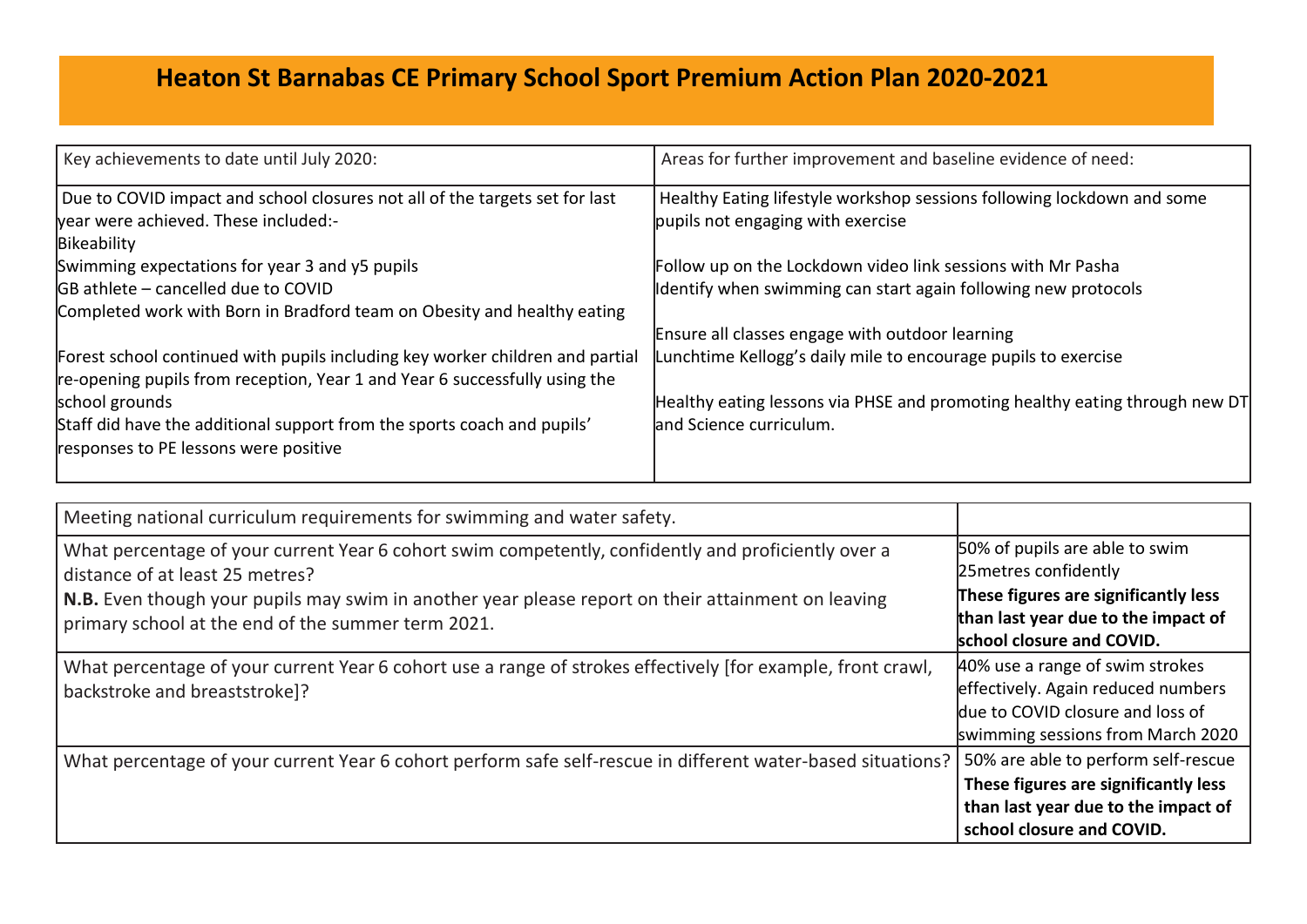| Academic Year: 2020/21                                                                                                                                                  | Total fund allocated: £19,400<br>Date Updated: September 2020                                                                                                                                  |                                     |                                                                                                   |                                             |
|-------------------------------------------------------------------------------------------------------------------------------------------------------------------------|------------------------------------------------------------------------------------------------------------------------------------------------------------------------------------------------|-------------------------------------|---------------------------------------------------------------------------------------------------|---------------------------------------------|
| Key indicator 1: The engagement of all pupils in regular physical activity - Chief Medical Officer guidelines recommend that   Percentage of total allocation:          |                                                                                                                                                                                                |                                     |                                                                                                   |                                             |
| primary school pupils undertake at least 30 minutes of physical activity a day in school                                                                                |                                                                                                                                                                                                |                                     |                                                                                                   | 50%                                         |
| Intent                                                                                                                                                                  | Implementation<br>Impact                                                                                                                                                                       |                                     |                                                                                                   |                                             |
| Your school focus should be clear<br>what you want the pupils to know<br>and be able to do and about<br>what they need to learn and to<br>consolidate through practice: | Make sure your actions to achieve<br>are linked to your intentions:                                                                                                                            | Funding<br>allocated:               | Evidence of impact: what do<br>pupils now know and what<br>can they now do? What has<br>changed?: | Sustainability and suggested<br>next steps: |
| To improve PE skills in games,<br>athletics, gymnastics and dance via<br>qualified sports coach sessions                                                                | Additional sports coach hours to<br>ensure all classes have access to<br>specialist support as well as teacher<br>lled PE session to ensure that there<br>is at least 1.5 hours of PE per week | £8,945<br>(of the £17, 890<br>cost) |                                                                                                   |                                             |
| Key indicator 2: The profile of Healthy Eating and Lifestyle options being raised across the school as a tool for whole school                                          |                                                                                                                                                                                                |                                     | Percentage of total allocation:                                                                   |                                             |
| improvement                                                                                                                                                             |                                                                                                                                                                                                |                                     |                                                                                                   | 10%                                         |
| Intent                                                                                                                                                                  | Implementation                                                                                                                                                                                 |                                     | Impact                                                                                            |                                             |
| Your school focus should be clear<br>what you want the pupils to know<br>and be able to do and about<br>what they need to learn and to<br>consolidate through practice: | Make sure your actions to achieve<br>are linked to your intentions:                                                                                                                            | Funding<br>allocated:               | Evidence of impact: what do<br>pupils now know and what<br>can they now do? What has<br>changed?: | Sustainability and suggested<br>next steps: |
| For pupils and families to understand  Pastoral care team to deliver<br>the importance of living a healthy<br>lifestyle with healthy diet and<br>exercise regime.       | healthy eating workshops to classes<br>where there is a higher need in the<br>autumn term and speak to parents<br>to reinforce the message given.                                              | £1,940                              |                                                                                                   |                                             |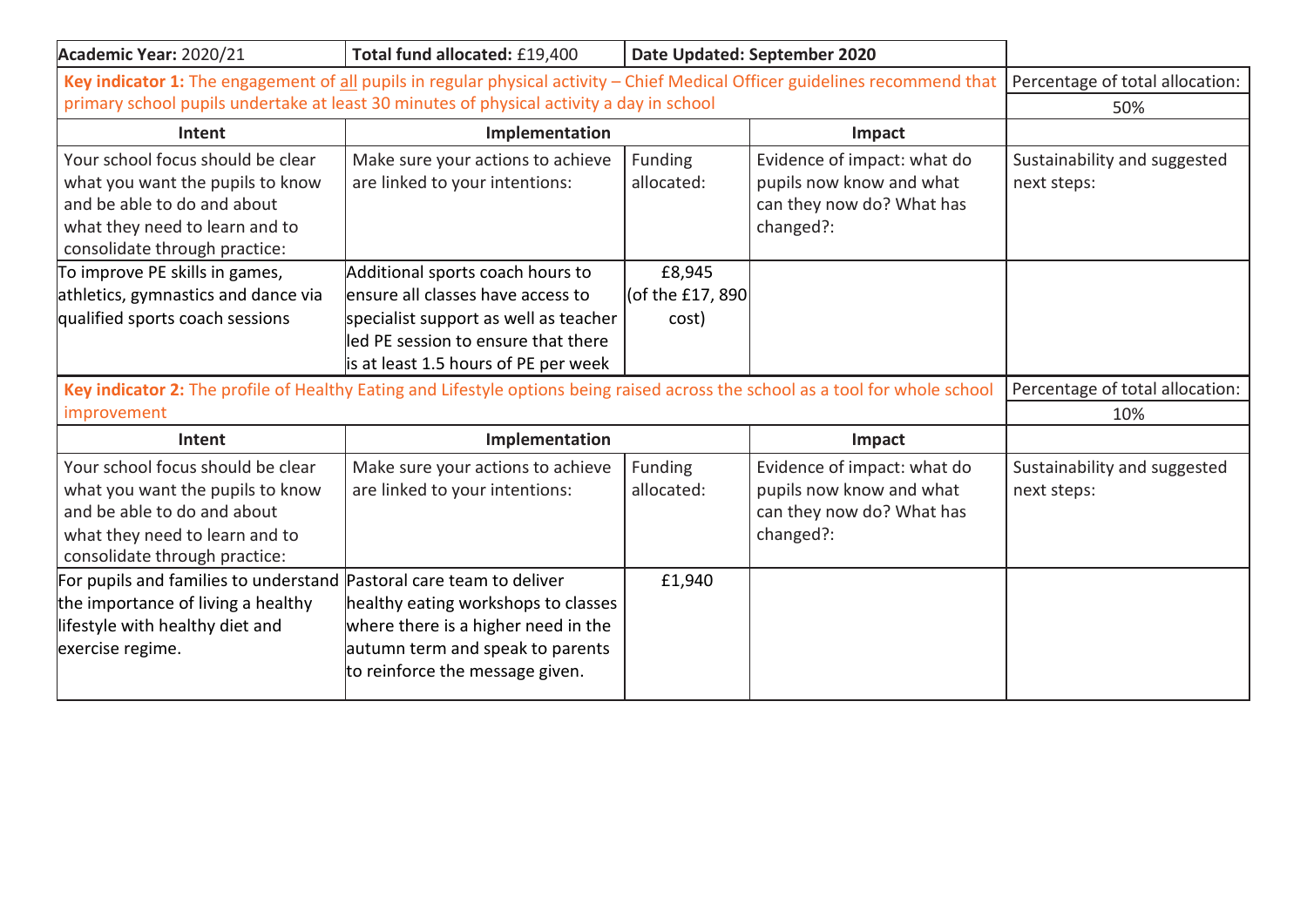|                                                                                                                                                                                                                                                                               | Key indicator 3: Increased confidence, knowledge and skills of all staff in teaching PE and sport (PESSPA - Physical Education,      |                       |                                                                                                   | Percentage of total allocation:             |
|-------------------------------------------------------------------------------------------------------------------------------------------------------------------------------------------------------------------------------------------------------------------------------|--------------------------------------------------------------------------------------------------------------------------------------|-----------------------|---------------------------------------------------------------------------------------------------|---------------------------------------------|
| School Sport and Physical Activity) Sustaining positive PE experiences                                                                                                                                                                                                        |                                                                                                                                      |                       |                                                                                                   | 10%                                         |
| Intent                                                                                                                                                                                                                                                                        | Implementation                                                                                                                       |                       | Impact                                                                                            |                                             |
| Your school focus should be clear<br>what you want the pupils to know<br>and be able to do and about<br>what they need to learn and to<br>consolidate through practice:                                                                                                       | Make sure your actions to<br>achieve are linked to your<br>intentions:                                                               | Funding<br>allocated: | Evidence of impact: what do<br>pupils now know and what<br>can they now do? What has<br>changed?: | Sustainability and suggested<br>next steps: |
| Sports Coach to plan and deliver<br>quality and exciting P.E. lessons for<br>staff to engage with and participate<br>in follow up PE lessons to improve<br>their skills when planning and<br>delivering P.E. lessons<br>Pupils to participate in higher quality<br>PE lessons | Sports coach to share PE plans and<br>teachers to implement follow up<br>sessions related to these plans<br>ensuring high quality PE | £1,940                |                                                                                                   |                                             |
| Key indicator 4: Broader experience of a range of sports and activities offered to all pupils                                                                                                                                                                                 |                                                                                                                                      |                       |                                                                                                   | Percentage of total allocation:             |
|                                                                                                                                                                                                                                                                               |                                                                                                                                      |                       |                                                                                                   |                                             |
|                                                                                                                                                                                                                                                                               |                                                                                                                                      |                       |                                                                                                   | 25%                                         |
| Intent                                                                                                                                                                                                                                                                        | Implementation                                                                                                                       |                       | Impact                                                                                            |                                             |
| Your school focus should be clear<br>what you want the pupils to know<br>and be able to do and about<br>what they need to learn and to<br>consolidate through practice:                                                                                                       | Make sure your actions to<br>achieve are linked to your<br>intentions:                                                               | Funding<br>allocated: | Evidence of impact: what do<br>pupils now know and what<br>can they now do? What has<br>changed?: | Sustainability and suggested<br>next steps: |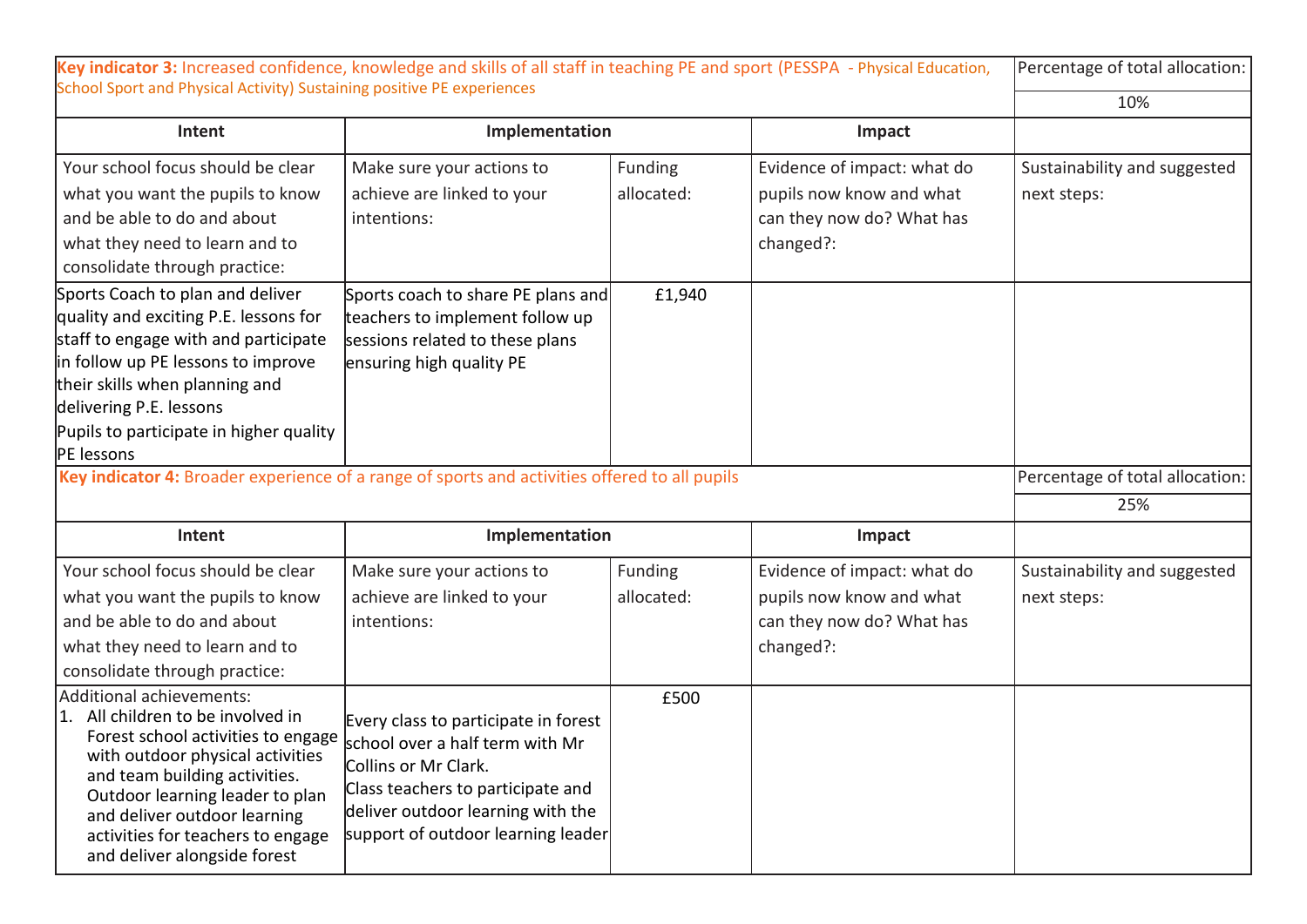| school sessions<br>2. For children in Year 3 to be<br>confident in the swimming pool<br>and be able to swim 25 metres<br>confidently<br>3. For year 5 pupils to be able to<br>swim 25 metres confidently using<br>a range of swim strokes including<br>breast stroke, back stroke and<br>perform self-rescue | Weekly swimming lessons to Years<br>3 and Year 5<br>2 x trained swim instructors and<br>Lifeguards to deliver lessons<br>appropriate to age and level of<br>pupils<br>Please note swimming will begin                                                                               | £3,300 |  |
|--------------------------------------------------------------------------------------------------------------------------------------------------------------------------------------------------------------------------------------------------------------------------------------------------------------|-------------------------------------------------------------------------------------------------------------------------------------------------------------------------------------------------------------------------------------------------------------------------------------|--------|--|
|                                                                                                                                                                                                                                                                                                              | again once we are able due to<br><b>COVID restrictions</b>                                                                                                                                                                                                                          |        |  |
| 4. Develop opportunities for pupils<br>to engage in physical activity<br>Develop gross motor skills,<br>balance and co-ordination<br>Adopt healthier lifestyles and build in<br>opportunities to cycle to school                                                                                             | Use of the Bike-ability team for<br>Year 5 and reception<br>These to take place during the<br>lsummer term                                                                                                                                                                          | £380   |  |
| 5. GB Athlete into school to raise<br>the aspirations of pupils to<br>engage with sports                                                                                                                                                                                                                     | Team GB athlete<br>Aspire to physical activities and<br>competitive PE skills<br>Develop good understanding of<br>team work and aspirations to be<br>lan athlete<br>Skills required to be an athlete<br>Issues and success stories<br>Positive Engagement with physical<br>activity | £670   |  |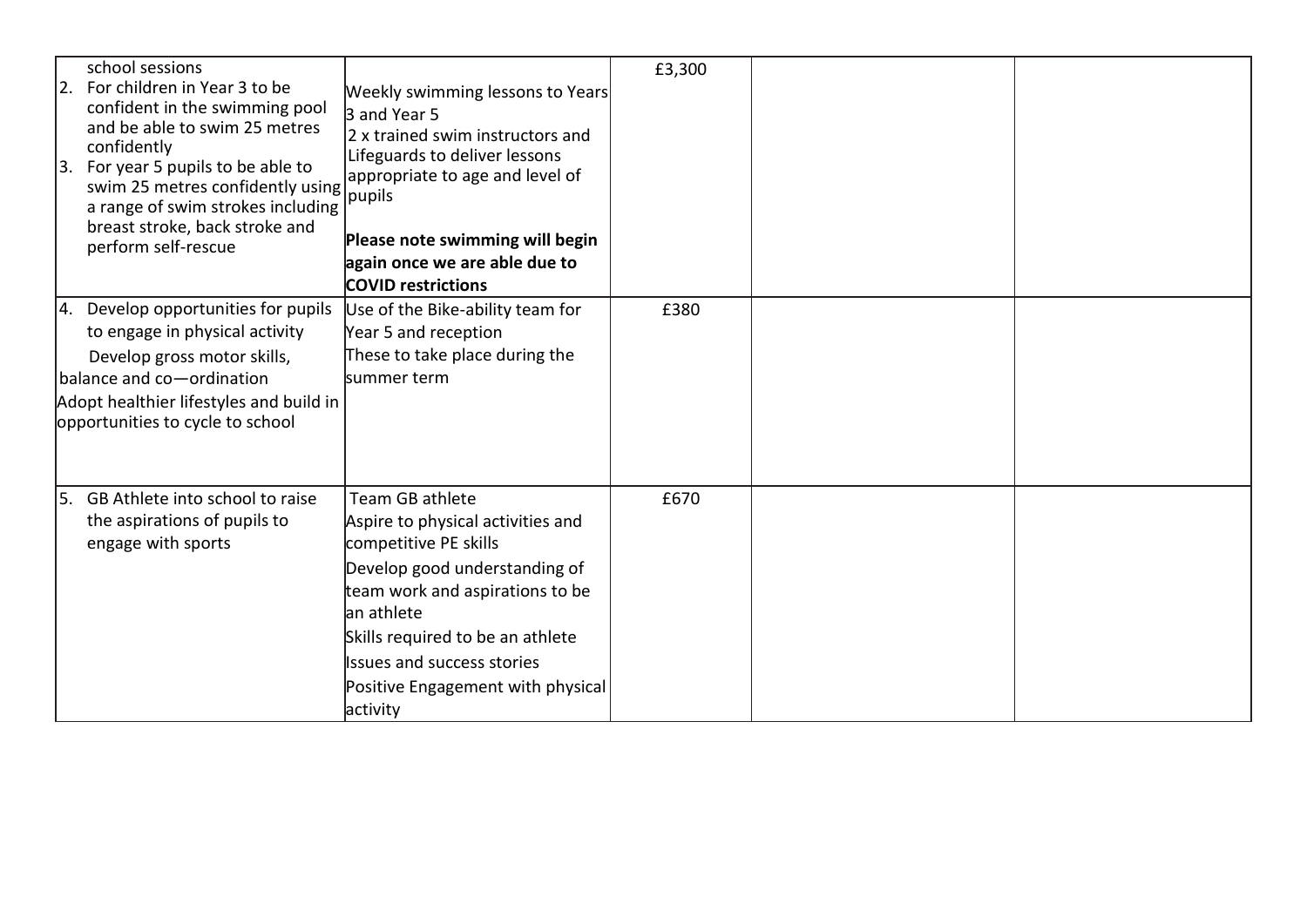| Key indicator 5: Increased participation in competitive sport                                                                                                           |                                                                                                                                                                                                                                               |                       |                                                                                                   | Percentage of total allocation:             |
|-------------------------------------------------------------------------------------------------------------------------------------------------------------------------|-----------------------------------------------------------------------------------------------------------------------------------------------------------------------------------------------------------------------------------------------|-----------------------|---------------------------------------------------------------------------------------------------|---------------------------------------------|
|                                                                                                                                                                         |                                                                                                                                                                                                                                               |                       |                                                                                                   | 5%                                          |
| Intent                                                                                                                                                                  | Implementation                                                                                                                                                                                                                                |                       | Impact                                                                                            |                                             |
| Your school focus should be clear<br>what you want the pupils to know<br>and be able to do and about<br>what they need to learn and to<br>consolidate through practice: | Make sure your actions to<br>achieve are linked to your<br>intentions:                                                                                                                                                                        | Funding<br>allocated: | Evidence of impact: what do<br>pupils now know and what<br>can they now do? What has<br>changed?: | Sustainability and suggested<br>next steps: |
| Develop a greater participation in<br>sports activities and tournaments<br>during and after school clubs.                                                               | Sports coach to engage with pupils<br>during lunchtime clubs and after<br>school clubs when safe to do so in<br>bubbles and then look at<br>opportunities across Bradford<br>West schools to compete if<br>possible due to COVID restrictions | £970                  |                                                                                                   |                                             |

| Signed off by   |                        |
|-----------------|------------------------|
| Head Teacher:   | <b>Mrs Diane Smith</b> |
| Date:           | 3/9/2020               |
| Subject Leader: | Peter Collins          |
| Date:           | 16/9/2020              |
| Governor:       | lan Grant              |
| Date:           | 13/10/2020             |